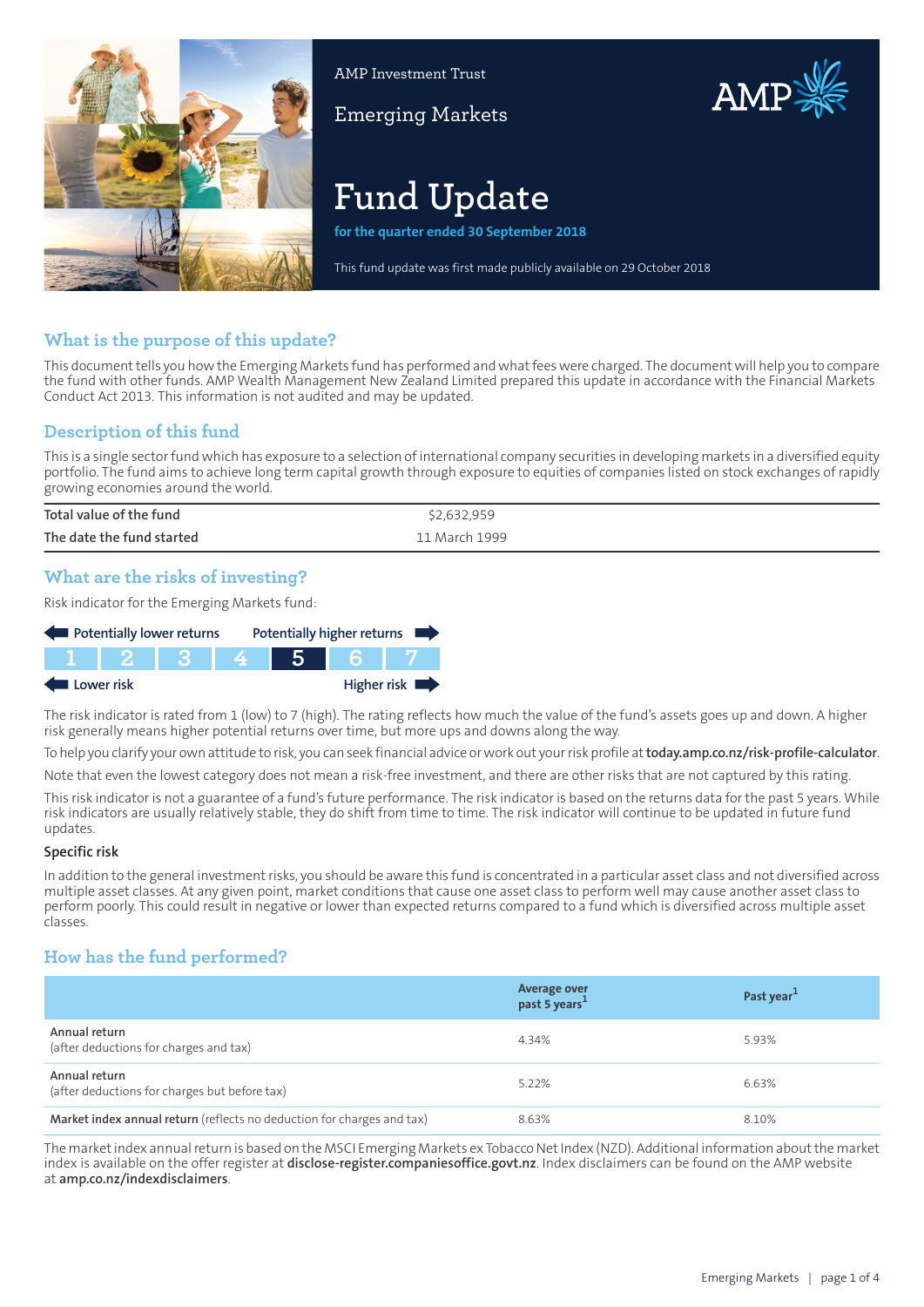#### **Annual return graph**



Return

This shows the return after fund charges and tax for each of the last 10 years ending 31 March. The last bar shows the average annual return for the last 10 years, up to 30 September 2018.

**Important:** This does not tell you how the fund will perform in the future.

Returns in this update are after tax at the highest prescribed investor rate (PIR) of tax for an individual New Zealand resident. Your tax may be lower.

#### **What fees are investors charged?**

Investors in the Emerging Markets fund are charged fund charges. In the year to 31 March 2018 these were:

|                                                          | % of net asset value                                                     |
|----------------------------------------------------------|--------------------------------------------------------------------------|
| Total fund charges <sup>2</sup>                          | 2.67%                                                                    |
| Which are made up of -                                   |                                                                          |
| Total management and administration charges              | 2.67%                                                                    |
| Including -                                              |                                                                          |
| Manager's basic fee                                      | 2.18%                                                                    |
| Other management and administration charges <sup>3</sup> | 0.49%                                                                    |
| Total performance-based fees                             | $0.00\%$                                                                 |
| <b>Other charges</b>                                     | Dollar amount per investor or description<br>of how charge is calculated |
| <b>NIL</b>                                               |                                                                          |

Investors may also be charged individual action fees for specific actions or decisions (for example, for withdrawing from or switching funds). See the 'fees and other charges' document on the entry relating to the offer of interests in the AMP Investment Trust maintained on the offer register (**[disclose-register.companiesoffice.govt.nz](https://disclose-register.companiesoffice.govt.nz/)**) for more information about those fees.

Small differences in fees and charges can have a big impact on your investment over the long term.

#### **Example of how this applies to an investor**

Craig had \$10,000 in the fund at the start of the year and did not make any further contributions. At the end of the year, Craig received a return after fund charges were deducted of \$593.00 (that is 5.93% of his initial \$10,000). Craig also paid \$0.00 in other charges. This gives Craig a total return after tax of \$593.00 for the year.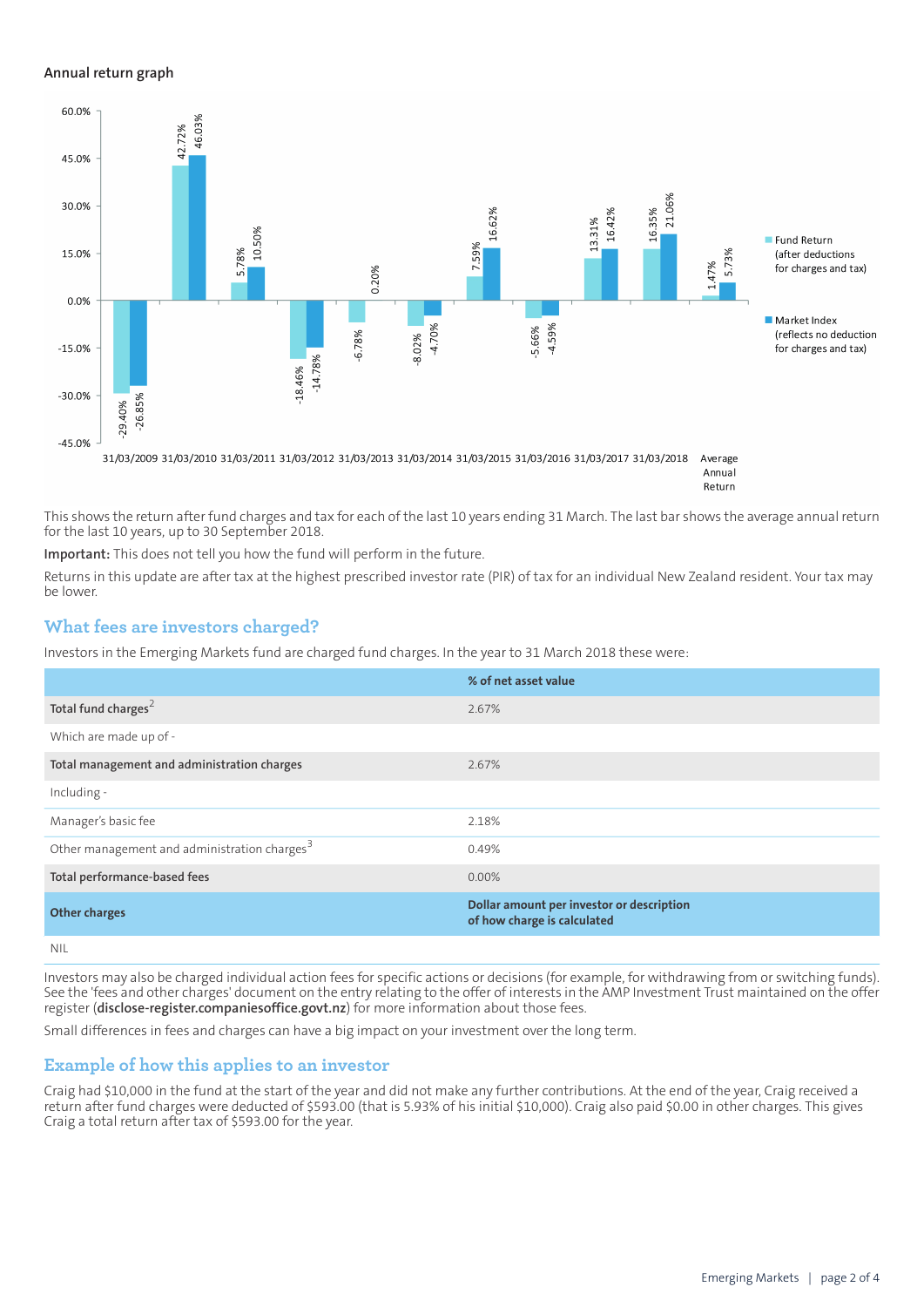## **What does the fund invest in?**

### **Actual investment mix<sup>4</sup>**

This shows the types of assets that the fund invests in.



#### **Target investment mix**

This shows the mix of assets that the fund generally intends to invest in.

| <b>Asset Type</b>            | <b>Allocation</b> |
|------------------------------|-------------------|
| Cash and cash equivalents    | 0.00%             |
| New Zealand fixed interest   | 0.00%             |
| International fixed interest | 0.00%             |
| Australasian equities        | 0.00%             |
| International equities       | 100.00%           |
| Listed property              | 0.00%             |
| Unlisted property            | 0.00%             |
| Commodities                  | 0.00%             |
| Other                        | 0.00%             |

## **Top 10 investments<sup>4</sup>**

|    | <b>Name</b>                                    | Percentage<br>of fund<br>net assets | <b>Asset Type</b>      | Country      | <b>Credit rating</b><br>(if applicable) |
|----|------------------------------------------------|-------------------------------------|------------------------|--------------|-----------------------------------------|
|    | Tencent Holdings Ltd                           | 3.96%                               | International equities | China        | N/A                                     |
| 2  | Samsung Electronics Co Ltd                     | 3.83%                               | International equities | South Korea  | N/A                                     |
| 3  | Alibaba Group Holding Ltd                      | 3.55%                               | International equities | China        | N/A                                     |
| 4  | Taiwan Semiconductor Manufacturing Co Ltd      | 3.29%                               | International equities | Taiwan       | N/A                                     |
| 5  | China Construction Bank Corp                   | 1.55%                               | International equities | China        | N/A                                     |
| 6  | Ping An Insurance Group Co of China            | 1.54%                               | International equities | China        | N/A                                     |
|    | Baidu Inc                                      | 1.32%                               | International equities | China        | N/A                                     |
| 8  | Taiwan Semiconductor Manufacturing Co Ltd (DR) | 1.18%                               | International equities | Taiwan       | N/A                                     |
| 9  | Naspers Ltd                                    | 1.13%                               | International equities | South Africa | N/A                                     |
| 10 | CNOOC Ltd                                      | 1.07%                               | International equities | China        | N/A                                     |

The top 10 investments make up 22.42% of the fund.